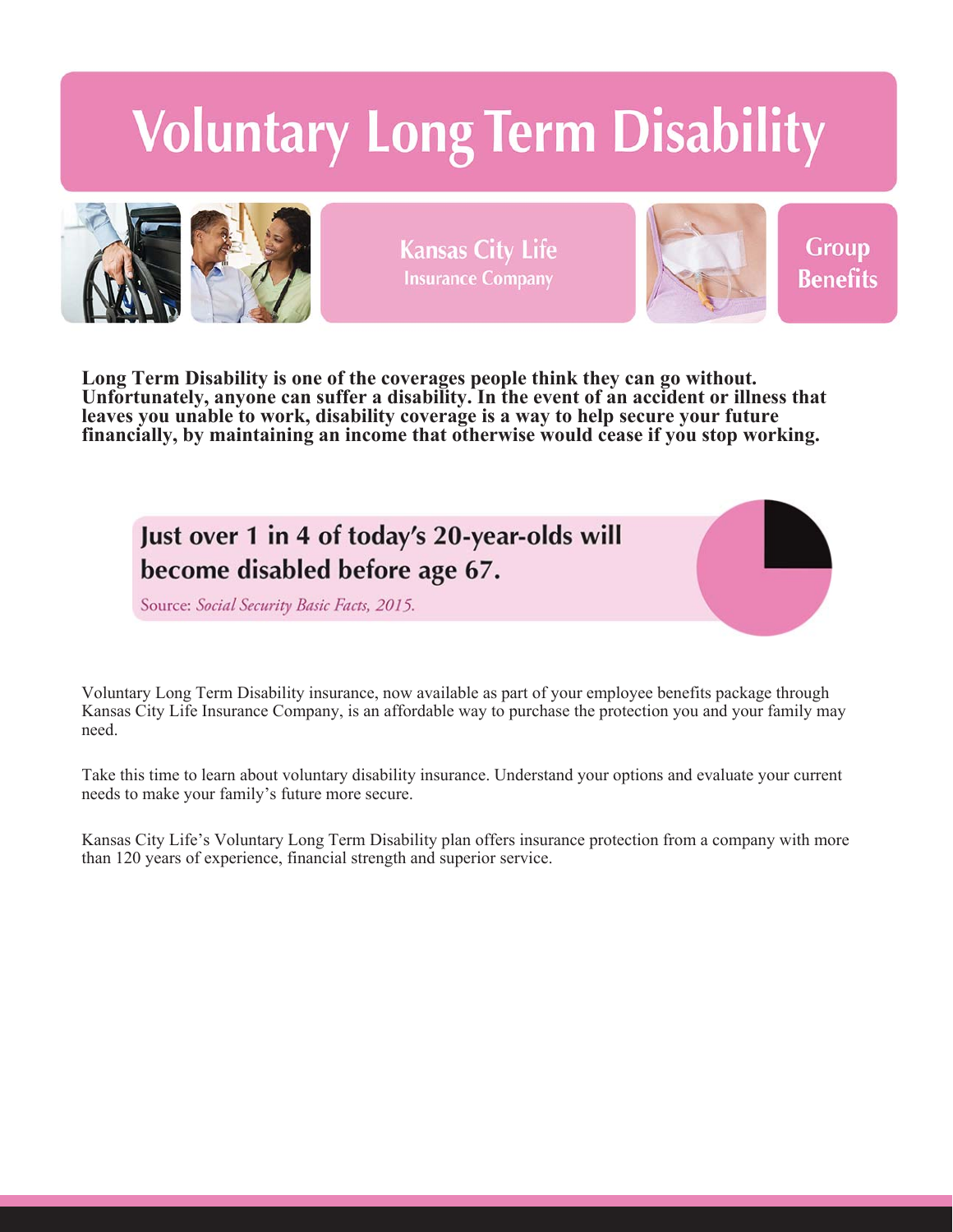## VOLUNTARY LTD BENEFIT SUMMARY FOR Evangelical Lutheran Education Association (EL

All Full-time active employees working 20 hours per week year-round, who are U.S. Citizens or legal U.S. residents and are performing the duties of their occupation on their last scheduled working day immediately preceding the effective date of the plan are eligible for insurance on that effective date.

### **Plan of Benefits**

Accumulation of Elimination Period (if you return to work while satisfying the elimination period, you may satisfy your elimination period within

Pre-Existing Condition Limitation: Benefits will not be paid if disability

following effective date of coverage and is caused by, contributed to by, or the result of a condition for which:

the accumulation period):

begins in the first 12 months

Monthly Benefit: At least \$500 per month, elected in \$100 increments, not to exceed 60% of Monthly Earnings

| Minimum Monthly Payment:                                                                                                            | \$100<br><b>Gross Monthly Payment</b> |
|-------------------------------------------------------------------------------------------------------------------------------------|---------------------------------------|
| Maximum Monthly Benefit:                                                                                                            | \$7500 per month                      |
| Elimination Period (the number of<br>days you must be continuously<br>disabled due to injury or sickness<br>before benefits begin): | 90 consecutive days                   |

180 consecutive days

You received medical treatment, consultation, care or services, including diagnostic measures, or took or were prescribed drugs or medicines in the 3 months just prior to effective date of coverage

*Note: Includes Employee Assistance Program, up to five face-to-face visits per member, per issue, per month.*

*This outline is intended to be a summary of your benefits and does not include all plan provisions and limitations. Details of your benefits can be found in your certificate of coverage, provided to you at a later date. If there are any discrepancies between this outline and the group certificate, the group certificate governs. This is a brief description only and is not a contract. The Group Master Policy will determine all rights and benefits. For costs and further details of the coverage, including exclusions, any reductions or limitations and the terms under which the policy may be continued in force or discontinued, see your agent or write to the Company. The policy is cancellable or renewable at the option of the Company. The Company has the right to increase the premium rates. Coverage is not available in all states.*

*Policy and certificate referenced: PJ140/CJ140*



**GROUP BENEFITS** 

Underwritten by: Kansas City Life Insurance Company 3520 Broadway Kansas City, MO 64111-2565 P.O. Box 219425 Kansas City, MO 64121-9425 Toll-free: 877-266-6767, ext. 8200 Fax: 816-531-4648 *groupbenefits@kclife.com www.kclgroupbenefits.com*